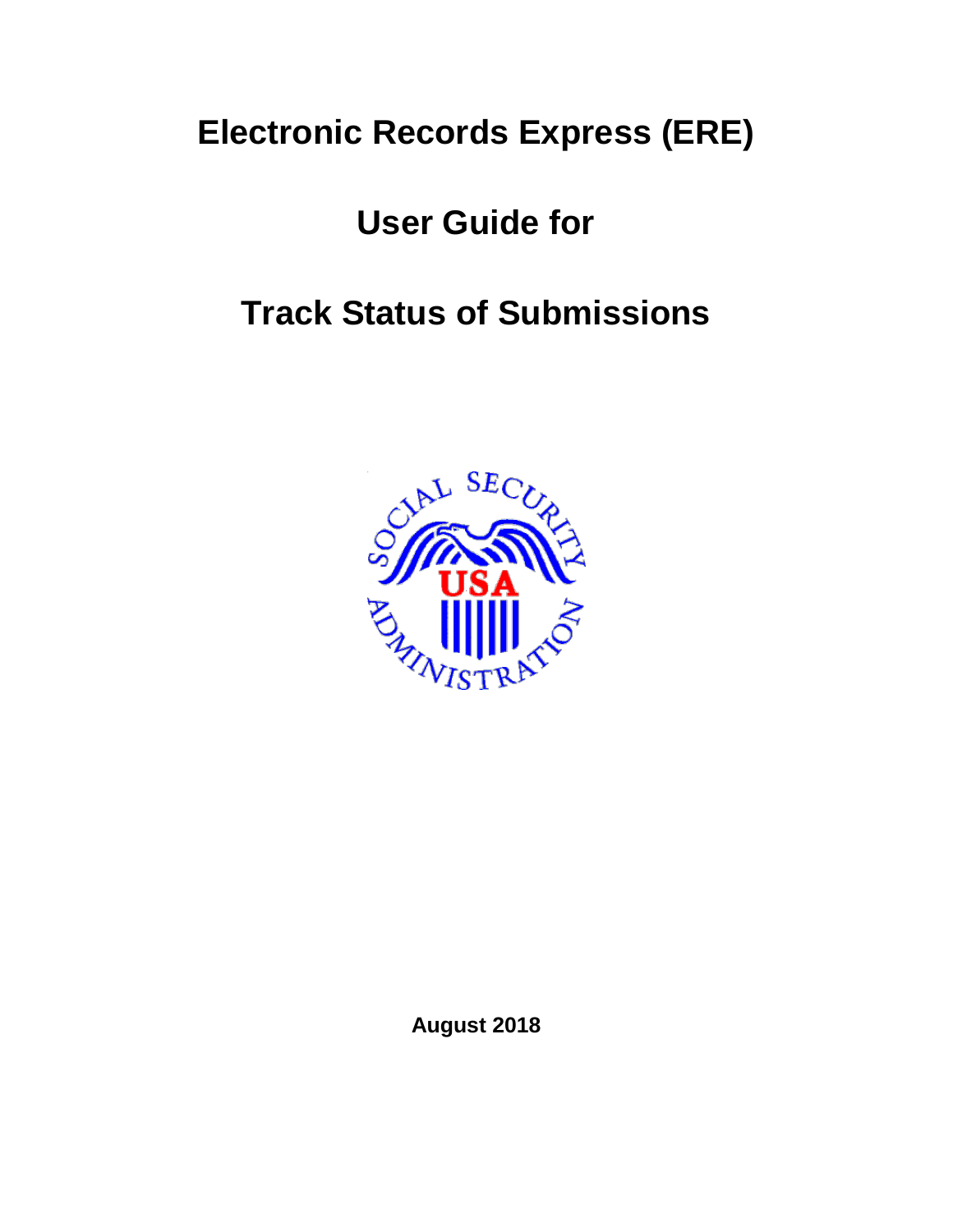# **Table of Contents**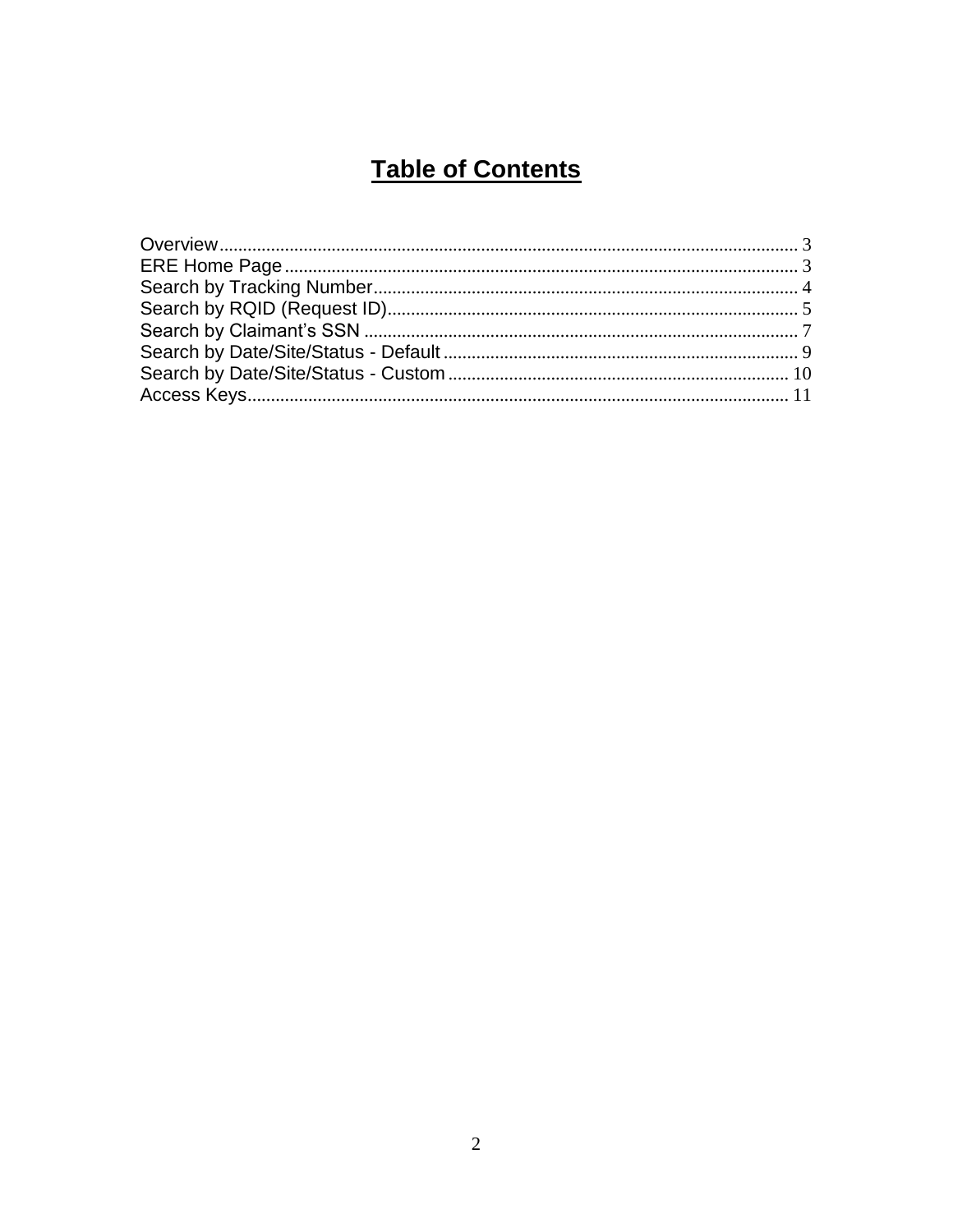### <span id="page-2-0"></span>**Overview**

The Electronic Records Express (ERE) **Track Status of Submissions** feature allows you to view the status of the files you uploaded. ERE can only supply information about uploads within the past 180 days.

#### <span id="page-2-1"></span>**ERE Home Page**

From the **Electronic Records Express (ERE)** home page, select **Track Status of Submissions** in the **Evidence Functions** section.



You can select from multiple search criteria: **Tracking Number, Claimant's SSN, RQID (Request ID), Date/Site/Status**.

| <b>Social Security</b><br>The Official Website of the U.S. Social Security Administration                                                                             |  |  |  |  |  |
|-----------------------------------------------------------------------------------------------------------------------------------------------------------------------|--|--|--|--|--|
| <b>ERE: Track Status of Submissions</b>                                                                                                                               |  |  |  |  |  |
| Provide Search Criteria<br>sent within the past 180 days are available.                                                                                               |  |  |  |  |  |
| Search by: <sup>2</sup><br><b>Tracking Number</b><br><b>RQID (Request ID)</b><br><b>Claimant's SSN</b><br>Date/Status/Site<br>Cancel<br><b>Reset</b><br><b>Search</b> |  |  |  |  |  |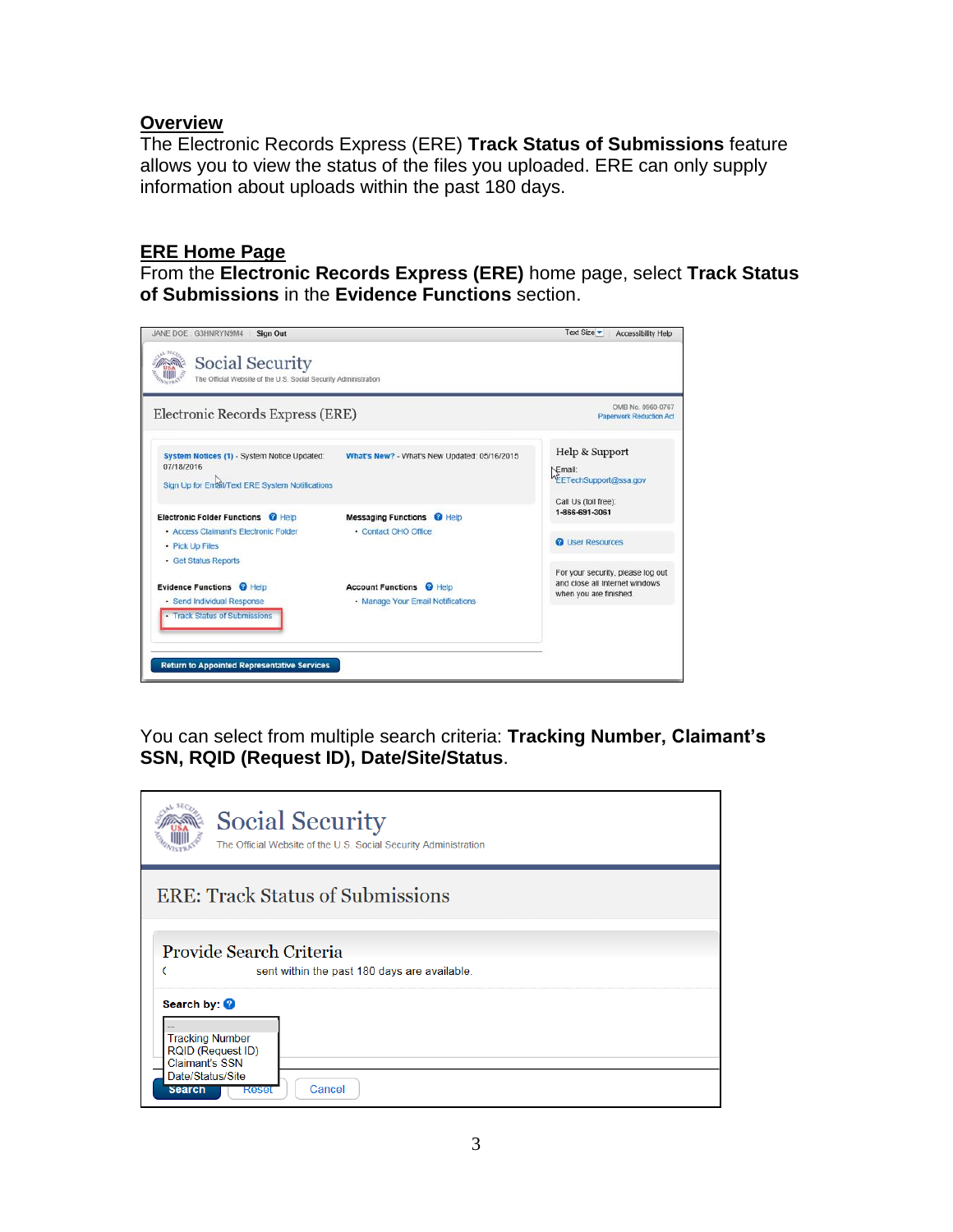#### <span id="page-3-0"></span>**Search by Tracking Number**

You can search your uploads by the **Tracking Number.** This is a unique number assigned to an upload. When tracking an upload by a **Tracking Number**, all other fields are disabled.

#### **Step 1 –** Enter the **Tracking Number**.

**Step 2** – Select the **Search** button.

| <b>ERE: Track Status of Submissions</b>                                                                          |  |
|------------------------------------------------------------------------------------------------------------------|--|
| Provide Search Criteria<br>Only Submissions sent within the past 180 days are available. Customer Status Inquiry |  |
| Search by:                                                                                                       |  |
| <b>Tracking Number</b><br>▼                                                                                      |  |
| <b>Tracking Number:</b><br>Search for a specific submission by entering the Tracking Number                      |  |
| <b>Search</b><br>Reset<br>Cancel                                                                                 |  |

### **Step 3 -** Select the **Tracking Number** link for more details about the submission.

| <b>ERE: Track Status of Submissions</b>                                                                                                                                                                                                                                                                              |  |  |  |  |  |  |  |  |
|----------------------------------------------------------------------------------------------------------------------------------------------------------------------------------------------------------------------------------------------------------------------------------------------------------------------|--|--|--|--|--|--|--|--|
| <b>Search Results</b><br><b>O</b> User Resources                                                                                                                                                                                                                                                                     |  |  |  |  |  |  |  |  |
| Display submissions from the past 180 days. Select the Tracking Number to view status.<br>Site Code<br><b>Status</b><br>SSN(Last 4)<br><b>Tracking Number</b><br>Time(ET)<br><b>RQID</b><br><b>Date</b><br>1435D1569274C5E2<br>11111111111111111111111<br>08:52 AM<br><b>S99</b><br>1111<br>01/04/2014<br>Processing |  |  |  |  |  |  |  |  |
| <b>Edit Search</b><br>New Search<br><b>ERE Home</b>                                                                                                                                                                                                                                                                  |  |  |  |  |  |  |  |  |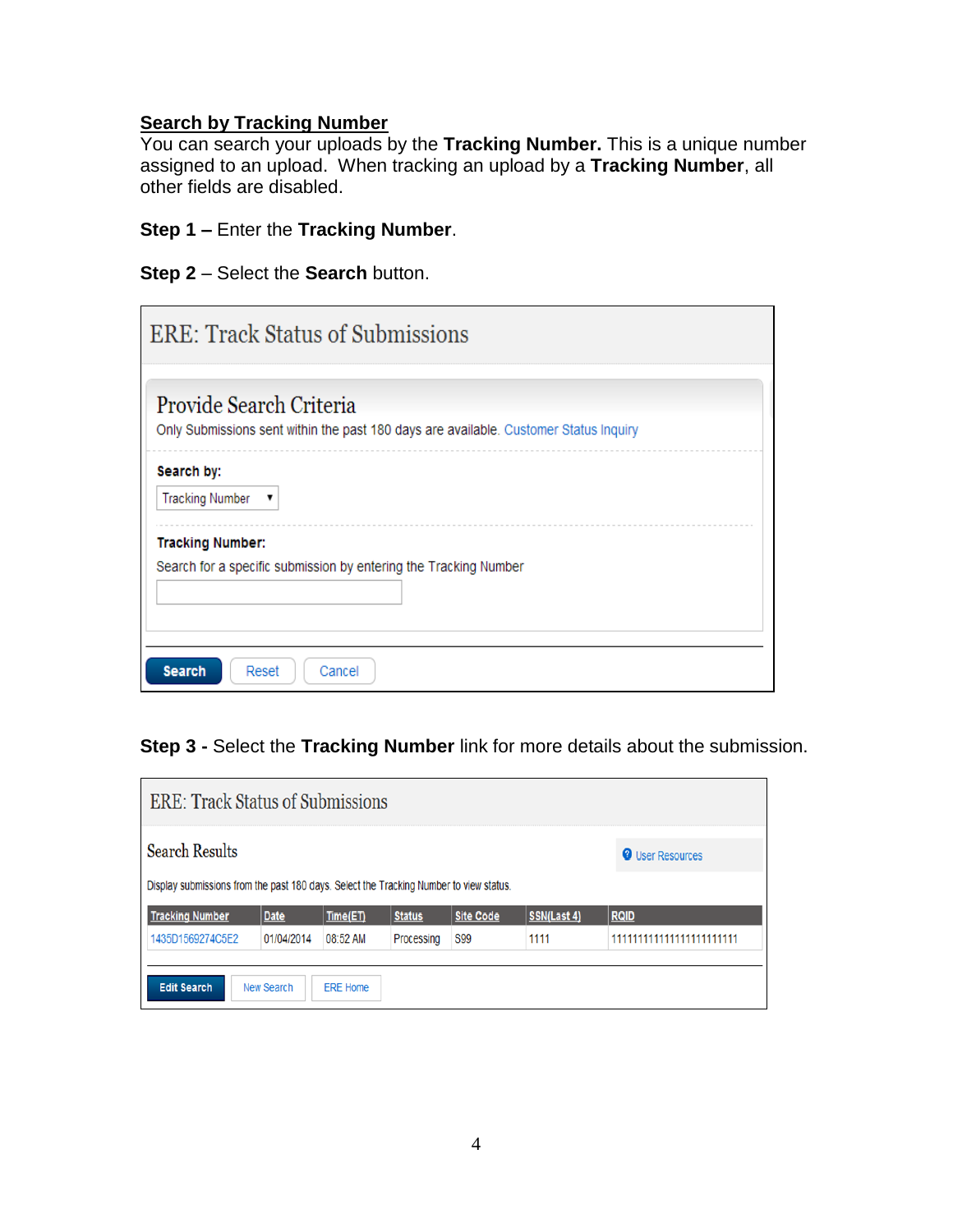**Step 4 –** Submission details will display. You may select **Back to Search Results** to return to the **Search Results** screen**,** or select **New Search** to track other uploads.

| $\triangle$ <sup>SEC<sub>I</sub></sup><br><b>Social Security</b><br>The Official Website of the U.S. Social Security Administration |                                                                    |                               |                                                                |                         |  |  |
|-------------------------------------------------------------------------------------------------------------------------------------|--------------------------------------------------------------------|-------------------------------|----------------------------------------------------------------|-------------------------|--|--|
| <b>ERE: Track Status of Submissions</b>                                                                                             |                                                                    |                               |                                                                |                         |  |  |
|                                                                                                                                     | Tracking Number: 1435D1569274C5E2<br>Submission Status: Processing |                               | RQID (Request ID): 111111111111111111111111<br>Site Code: \$99 | <b>O</b> User Resources |  |  |
| SSN (Last 4): 1111                                                                                                                  | Submitted On: 01/04/2014 08:52 AM                                  |                               | Number of User Uploaded Files: 2                               |                         |  |  |
| <b>File Name</b><br>freeFormText.txt Processing                                                                                     | <b>File Status</b>                                                 | <b>File Size</b><br>220 bytes |                                                                |                         |  |  |
| test.wpd                                                                                                                            | Processing                                                         | 7 KB                          |                                                                |                         |  |  |
| <b>ERE Home</b>                                                                                                                     |                                                                    | <b>Back to Search Results</b> | <b>New Search</b>                                              |                         |  |  |

### <span id="page-4-0"></span>**Search by RQID (Request ID)**

You can search your submissions by the **RQID (Request ID)** number**.** This is a unique number found on the request letter or barcode and is case sensitive. When tracking a submission by a **RQID (Request ID)**, all other fields are disabled.

**Step 1**- Enter the **RQID** beginning with the **first non-zero number.** For example, if the request letter shows **RQID** as 000000013385, enter 13385.

**Step 2** – Select the **Search** button

| <b>Social Security</b><br>The Official Website of the U.S. Social Security Administration                                                                   |                         |
|-------------------------------------------------------------------------------------------------------------------------------------------------------------|-------------------------|
| <b>ERE: Track Status of Submissions</b>                                                                                                                     |                         |
| Provide Search Criteria                                                                                                                                     | <b>O</b> User Resources |
| Search by:<br>RQID (Request ID) ~                                                                                                                           |                         |
| <b>RQID (Request ID):</b><br>Search for a specific submission by entering the RQID (Request ID) found on the request letter or<br>barcode (case sensitive). |                         |
| L000000180000                                                                                                                                               |                         |
| Reset<br><b>Search</b><br>Cancel                                                                                                                            |                         |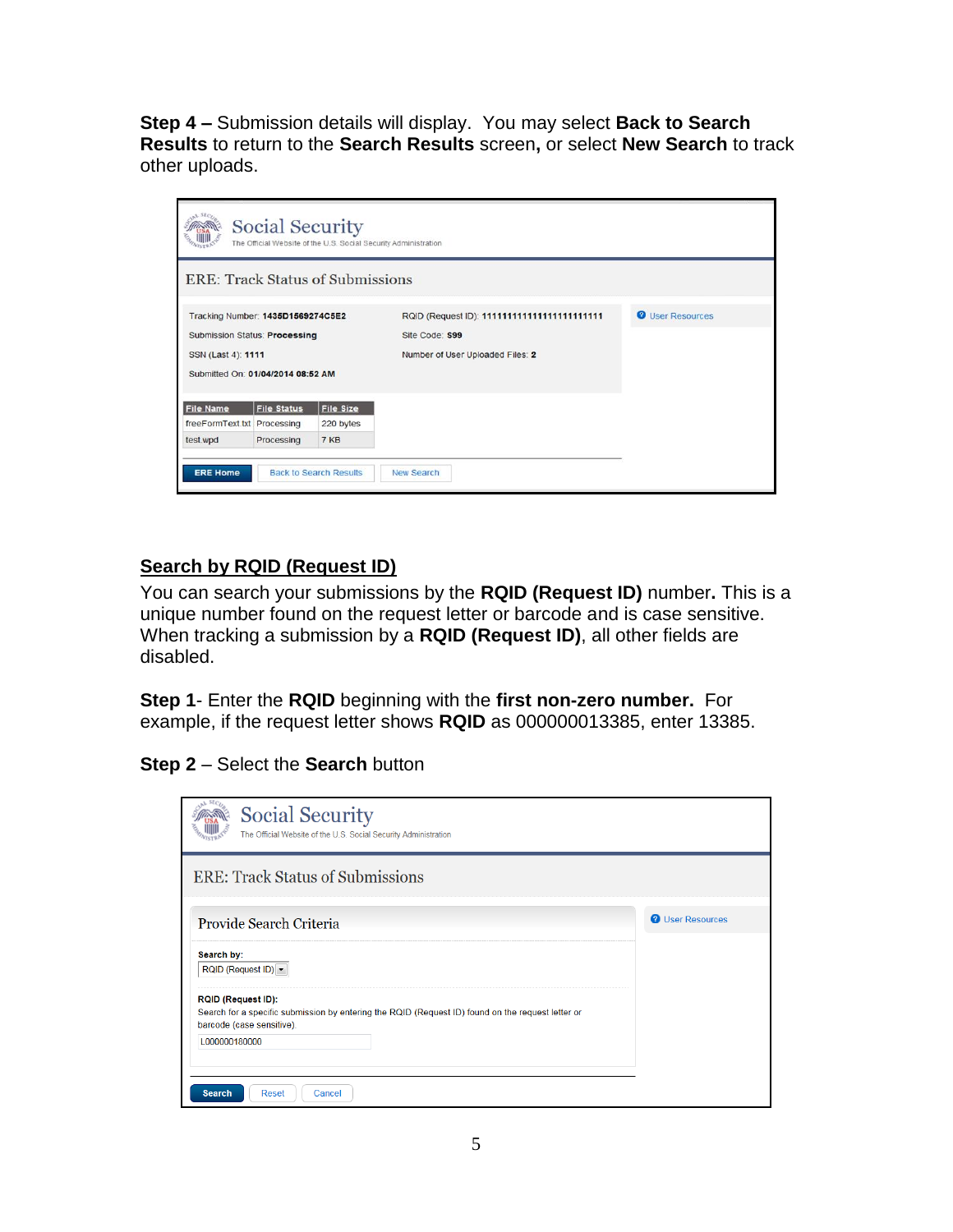**Step 3 –** Select the **Tracking Number** link to obtain details about the submission.

| <b>AN SECK</b><br><b>Social Security</b><br><b>TITIL</b><br>The Official Website of the U.S. Social Security Administration |                                                                                                                   |          |               |                  |             |             |  |
|-----------------------------------------------------------------------------------------------------------------------------|-------------------------------------------------------------------------------------------------------------------|----------|---------------|------------------|-------------|-------------|--|
|                                                                                                                             | <b>ERE: Track Status of Submissions</b>                                                                           |          |               |                  |             |             |  |
| <b>Search Results</b>                                                                                                       | <b>O</b> User Resources<br>Display submissions from the past 180 days. Select the Tracking Number to view status. |          |               |                  |             |             |  |
| <b>Tracking Number</b>                                                                                                      | <b>Date</b>                                                                                                       | Time(ET) | <b>Status</b> | <b>Site Code</b> | SSN(Last 4) | <b>RQID</b> |  |
| 1435D1569274C5E2                                                                                                            | 11111111111111111111111<br><b>S99</b><br>1111<br>01/04/2014<br>08:52 AM<br>Processing                             |          |               |                  |             |             |  |
| <b>Edit Search</b><br>New Search<br><b>ERE Home</b>                                                                         |                                                                                                                   |          |               |                  |             |             |  |

**Step 4 –** Submission details will display. You may select **Back to Search Results** to return to the **Search Results** screen**,** or select **New Search** to begin a new search for submissions.

| <b>Social Security</b><br>The Official Website of the U.S. Social Security Administration |                                                        |                  |                                              |  |                         |  |
|-------------------------------------------------------------------------------------------|--------------------------------------------------------|------------------|----------------------------------------------|--|-------------------------|--|
| <b>ERE: Track Status of Submissions</b>                                                   |                                                        |                  |                                              |  |                         |  |
| Tracking Number: 1435D1569274C5E2                                                         |                                                        |                  | RQID (Request ID): 1111111111111111111111111 |  | <b>O</b> User Resources |  |
|                                                                                           | <b>Submission Status: Processing</b><br>Site Code: S99 |                  |                                              |  |                         |  |
|                                                                                           | SSN (Last 4): 1111<br>Number of User Uploaded Files: 2 |                  |                                              |  |                         |  |
| Submitted On: 01/04/2014 08:52 AM                                                         |                                                        |                  |                                              |  |                         |  |
|                                                                                           |                                                        |                  |                                              |  |                         |  |
| <b>File Name</b>                                                                          | <b>File Status</b>                                     | <b>File Size</b> |                                              |  |                         |  |
| freeFormText.txt Processing                                                               |                                                        | 220 bytes        |                                              |  |                         |  |
| test.wpd                                                                                  | Processing                                             | 7 KB             |                                              |  |                         |  |
| <b>ERE Home</b>                                                                           | <b>Back to Search Results</b>                          |                  | <b>New Search</b>                            |  |                         |  |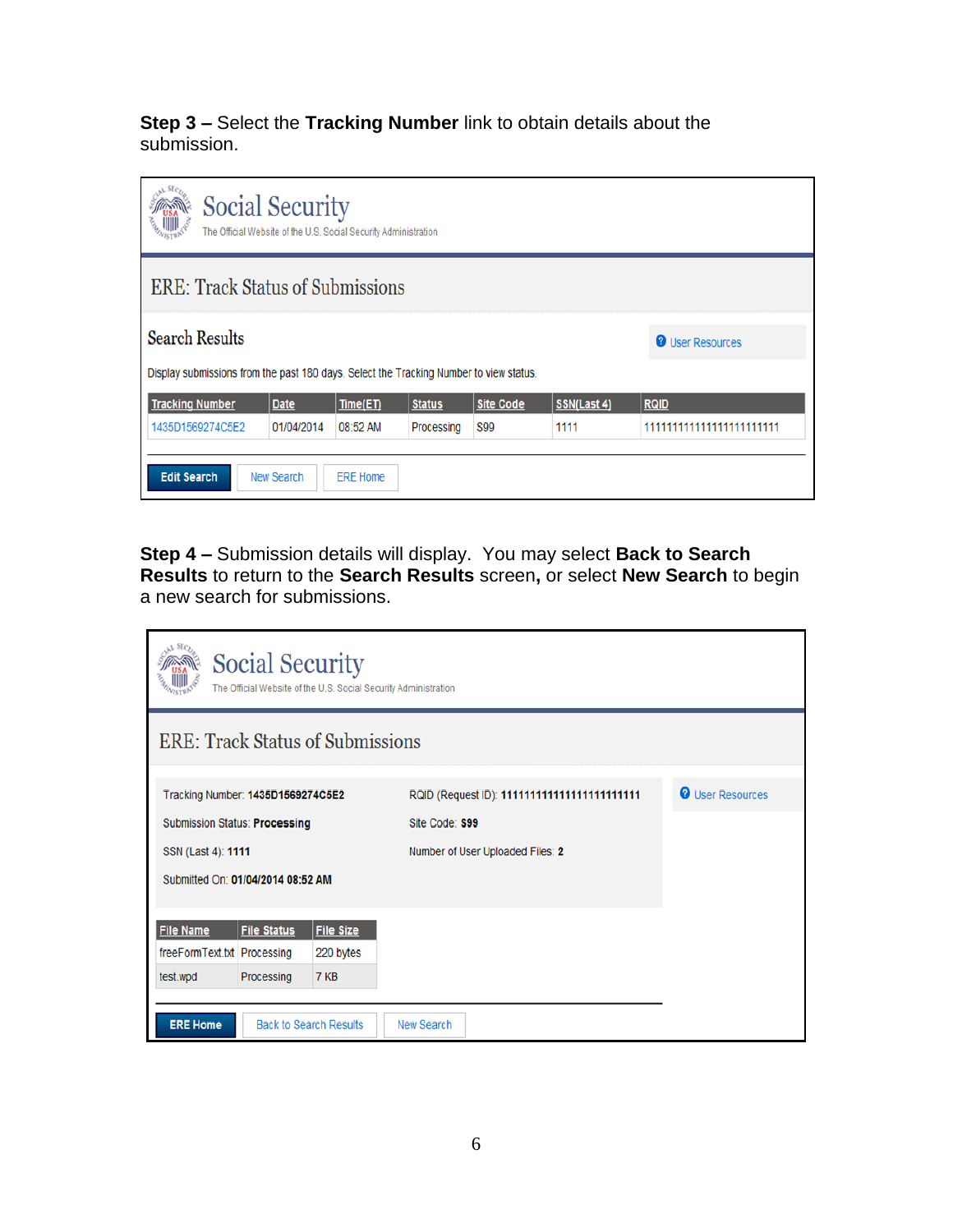#### <span id="page-6-0"></span>**Search by Claimant's SSN**

You can search your submissions by the **Claimant's SSN.** When tracking a submission by a **Claimant's SSN** all other fields are disabled.

**Step 1** – Enter the **Claimant SSN** found on the request letter or barcode.

**Step 2** – Select the **Search** button.

| <b>Social Security</b><br>The Official Website of the U.S. Social Security Administration                        |                         |
|------------------------------------------------------------------------------------------------------------------|-------------------------|
| <b>ERE: Track Status of Submissions</b>                                                                          |                         |
| Provide Search Criteria<br>Only Submissions sent within the past 180 days are available. Customer Status Inquiry | <b>O</b> User Resources |
| Search by:<br><b>Claimant's SSN</b>                                                                              |                         |
| <b>Claimant SSN:</b>                                                                                             |                         |
| Search for a specific submission by entering the Claimants SSN found on the request letter or<br>barcode.        |                         |
| <b>Search</b><br>Reset<br>Cancel                                                                                 |                         |

**Step 3 –** Select the **Tracking Number** link to obtain details about the submission.

| <b>Sign Out</b><br>John Doe                                                               |                         |                 |               |                  |             | Text Size<br><b>Accessibility Help</b> |  |
|-------------------------------------------------------------------------------------------|-------------------------|-----------------|---------------|------------------|-------------|----------------------------------------|--|
| <b>Social Security</b><br>The Official Website of the U.S. Social Security Administration |                         |                 |               |                  |             |                                        |  |
| <b>ERE: Track Status of Submissions</b>                                                   |                         |                 |               |                  |             |                                        |  |
| <b>Search Results</b>                                                                     | <b>O</b> User Resources |                 |               |                  |             |                                        |  |
| Display submissions from the past 180 days. Select the Tracking Number to view status.    |                         |                 |               |                  |             |                                        |  |
| <b>Tracking Number</b>                                                                    | <b>Date</b>             | Time(ET)        | <b>Status</b> | <b>Site Code</b> | SSN(Last 4) | <b>RQID</b>                            |  |
| 1435D1569274C5E2                                                                          | 01/04/2014              | 08:52 AM        | Processing    | <b>S99</b>       | 1111        | 111111111111111111111111               |  |
| <b>Edit Search</b>                                                                        | New Search              | <b>ERE Home</b> |               |                  |             |                                        |  |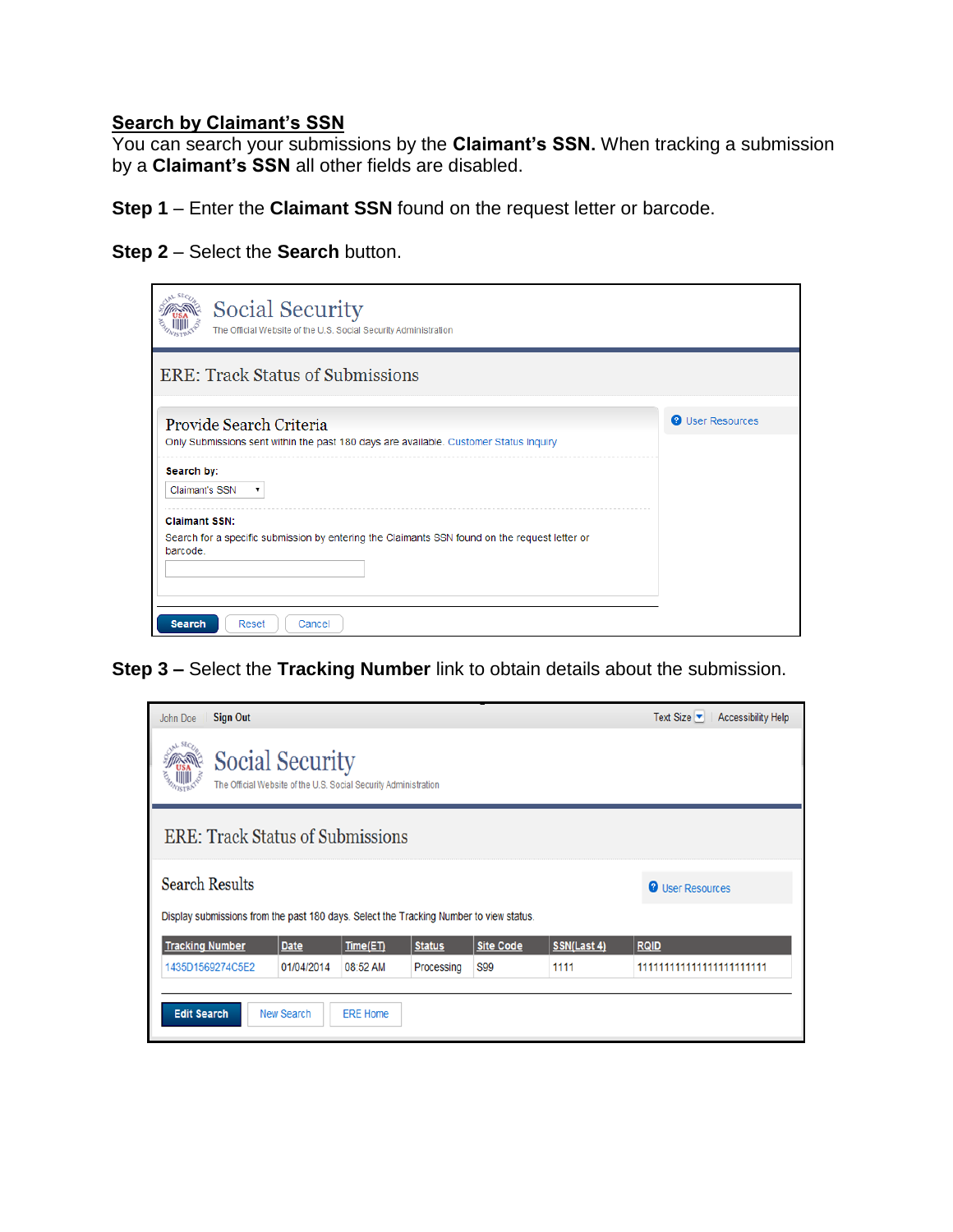**Step 4 –** Submission details will display. You may select **Back to Search Results** to return to the **Search Results** screen**,** or select **New Search** to begin a new search for submissions.

| Social Security<br>The Official Website of the U.S. Social Security Administration |                  |                                                                                                                |                                         |  |  |  |  |
|------------------------------------------------------------------------------------|------------------|----------------------------------------------------------------------------------------------------------------|-----------------------------------------|--|--|--|--|
|                                                                                    |                  |                                                                                                                |                                         |  |  |  |  |
| SSN (Last 4): 1111                                                                 |                  | RQID (Request ID): 111111111111111111111111<br>Site Code: \$99<br>Number of User Uploaded Files: 2             | <b>O</b> User Resources                 |  |  |  |  |
| <b>File Status</b>                                                                 | <b>File Size</b> |                                                                                                                |                                         |  |  |  |  |
| freeFormText.txt Processing                                                        | 220 bytes        |                                                                                                                |                                         |  |  |  |  |
| Processing                                                                         | 7 KB             |                                                                                                                |                                         |  |  |  |  |
|                                                                                    |                  | Tracking Number: 1435D1569274C5E2<br><b>Submission Status: Processing</b><br>Submitted On: 01/04/2014 08:52 AM | <b>ERE: Track Status of Submissions</b> |  |  |  |  |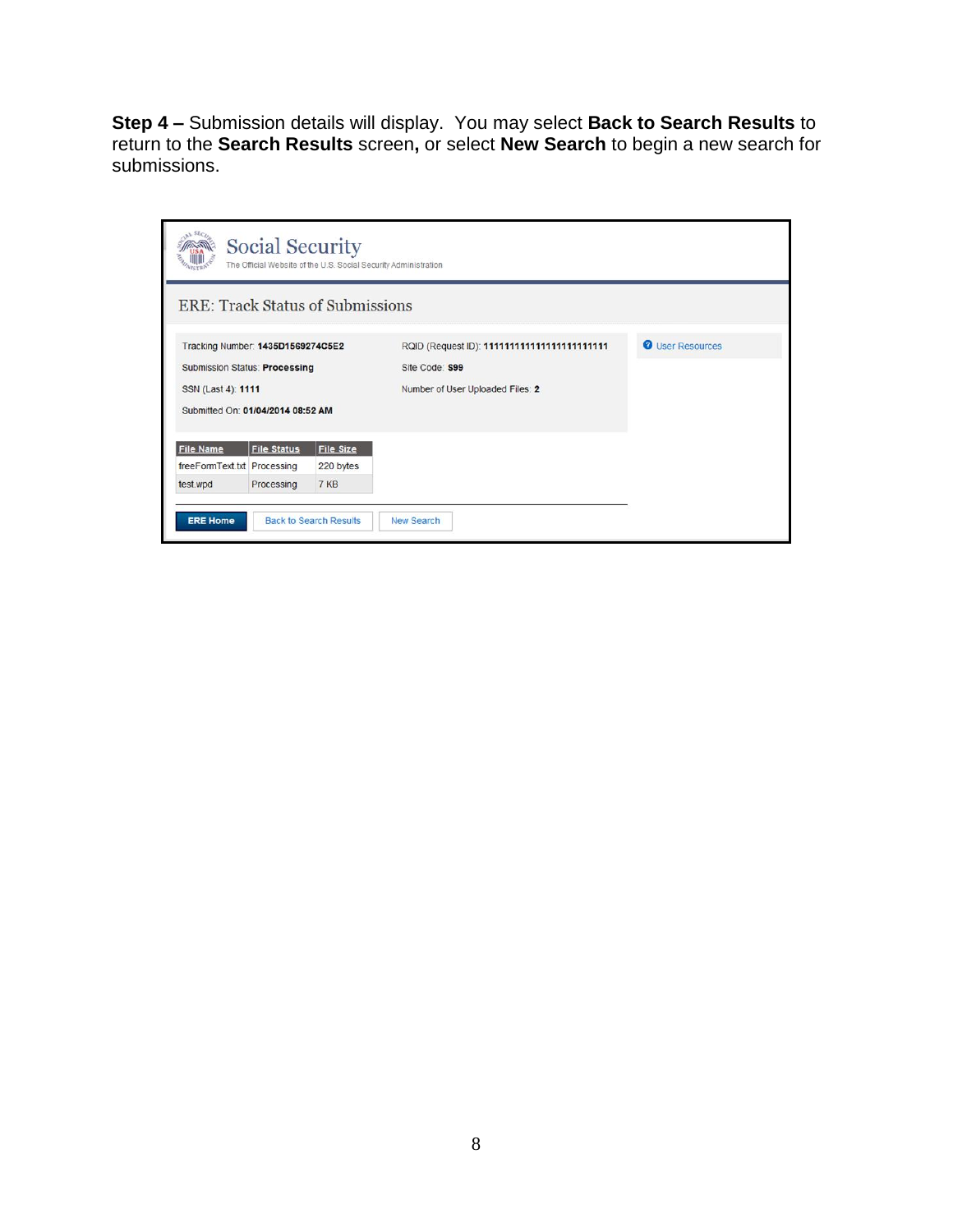#### <span id="page-8-0"></span>**Search by Date/Site/Status - Default**

You can search your submissions by the **Date/Site/Status.** The **Last 45 Days** and **All** buttons are automatically selected by default.

**Step 1 –**To search all submissions in the last 45 days, simply select the **Search** button.

| <b>Social Security</b><br>The Official Website of the U.S. Social Security Administration                        |                         |
|------------------------------------------------------------------------------------------------------------------|-------------------------|
| <b>ERE: Track Status of Submissions</b>                                                                          |                         |
| Provide Search Criteria<br>Only Submissions sent within the past 180 days are available. Customer Status Inquiry | <b>O</b> User Resources |
| Search by:<br>Date/Status/Site<br>$\pmb{\mathrm{v}}$                                                             |                         |
| Date/Status/Site:<br>Search for a specific submission by using the following options.                            |                         |
| Date:<br>Last 45 Days<br>$\circ$ Single Day<br>C Date Range:                                                     |                         |
| Status:<br>$\circledcirc$ All<br>$\circ$ Sent<br>$\circ$ Error<br>Contacted                                      |                         |
| Site:<br>$^{\circledR}$ All<br>$\circ$ State<br>○ Site Code                                                      |                         |
| <b>Search</b><br>Reset<br>Cancel                                                                                 |                         |

**Step 2 –** All the submissions in the Last 45 Days are displayed. You may sort the results in ascending or descending order by selecting the underlined column headings.

**Step 3 –** Select the **Tracking Numbe**r link to view the details of the submission.

| $L$ SEC<br>Social Security<br>The Official Website of the U.S. Social Security Administration                                              |             |          |               |                  |             |                         |  |
|--------------------------------------------------------------------------------------------------------------------------------------------|-------------|----------|---------------|------------------|-------------|-------------------------|--|
| <b>ERE: Track Status of Submissions</b>                                                                                                    |             |          |               |                  |             |                         |  |
| <b>Search Results</b><br><b>O</b> User Resources<br>Display submissions from the past 180 days. Select the Tracking Number to view status. |             |          |               |                  |             |                         |  |
| <b>Tracking Number</b>                                                                                                                     | <b>Date</b> | Time(ET) | <b>Status</b> | <b>Site Code</b> | SSN(Last 4) | <b>RQID</b>             |  |
| 1435D1569274C5E2                                                                                                                           | 01/04/2014  | 08:52 AM | Processing    | <b>S99</b>       | 1111        | 11111111111111111111111 |  |
| <b>Edit Search</b><br>New Search<br><b>ERE Home</b>                                                                                        |             |          |               |                  |             |                         |  |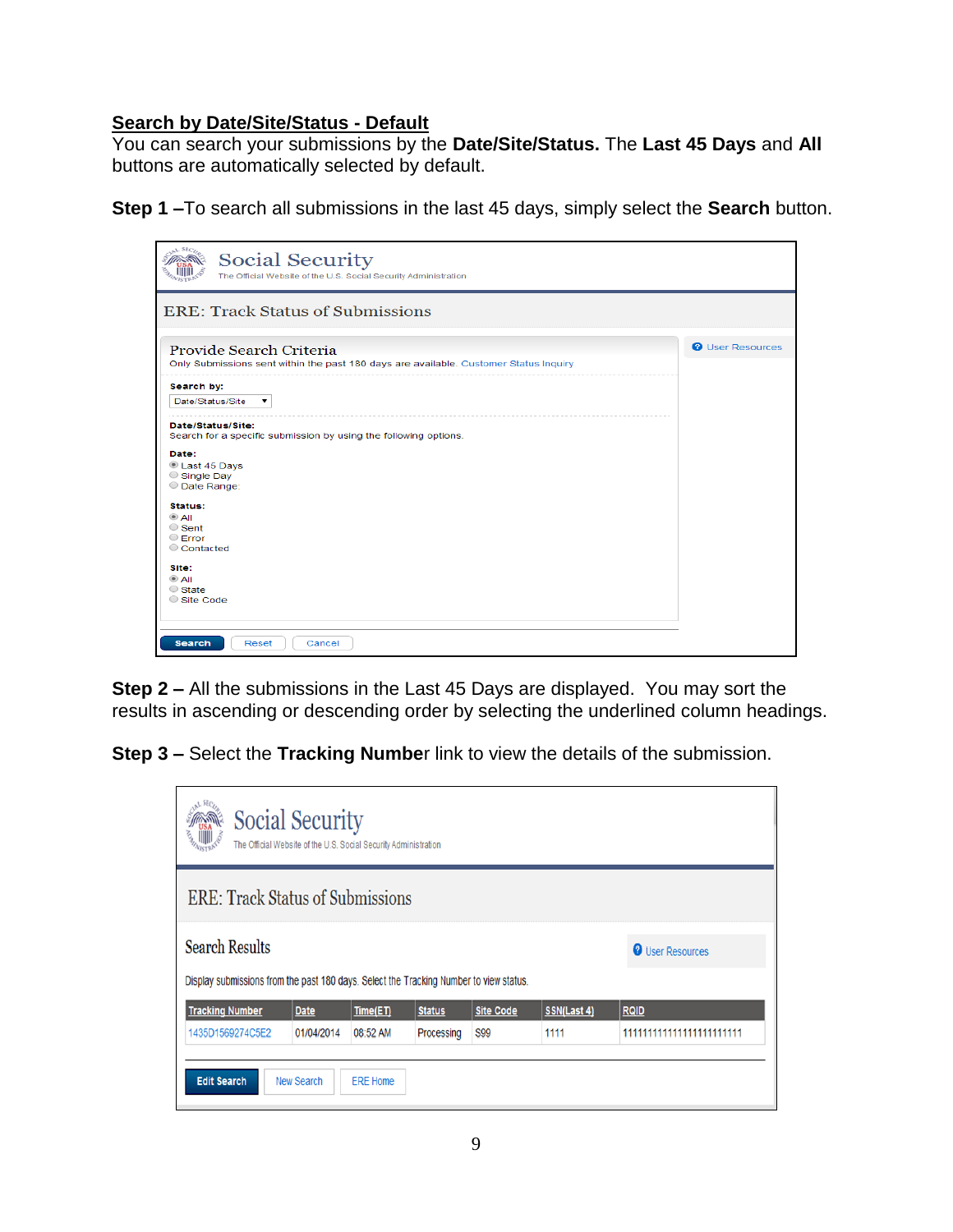**Step 4 –** Submission details will display. You may select **Back to Search Results** to return to the **Search Results** screen**,** or select **New Search** to begin a new search for submissions.

| <b>Social Security</b><br>The Official Website of the U.S. Social Security Administration  |                                  |                         |  |  |  |  |
|--------------------------------------------------------------------------------------------|----------------------------------|-------------------------|--|--|--|--|
| <b>ERE: Track Status of Submissions</b>                                                    |                                  |                         |  |  |  |  |
| Tracking Number: 14AAB9876A0F8E41N                                                         | RQID (Request ID): 111111111     | <b>O</b> User Resources |  |  |  |  |
| <b>Submission Status: Sent</b>                                                             | Site Code: T21                   |                         |  |  |  |  |
| SSN (Last 4): 6106                                                                         | Number of User Uploaded Files: 1 |                         |  |  |  |  |
| Submitted On: 01/02/2015 12:01                                                             |                                  |                         |  |  |  |  |
| <b>File Status</b><br><b>File Size</b><br><b>File Name</b><br>80-20 Rule.doc Sent<br>24 KB |                                  |                         |  |  |  |  |
| <b>ERE Home</b><br><b>Back to Search Results</b><br><b>New Search</b>                      |                                  |                         |  |  |  |  |

### <span id="page-9-0"></span>**Search by Date/Site/Status - Custom**

When searching by submission date, status, and site, you may choose any combination of searches by selecting a button next to each option.

### **Search by Date:**

- **Last 45 Days –** Searches all submissions made in the last 45 days.
- **Single Day –** If you choose **Single Day**, you must enter the **Date of Submission** (mm/dd/yyyy). It must be within the past 180 calendar days.
- **Date Range** If you choose the **Date Range** button, you must enter the **Start** date (mm/dd/yyyy) and **End** date (mm/dd/yyyy). Both dates must be within the past 180 calendar days.

### **Search by Site:**

- **All Searches all submissions at all sites within the past 180 days.**
- **State –** Searches all submissions for a specific State within the past 180 days.
- **Site Code –** Searches all submissions for a specific Site Code within the past 180 days.

### **Search by Status:**

- **All Searches all status options within the past 180 days.**
- **Sent Searches your successful submissions within the past 180 days.**
- **Error Searches all your failed submissions within the past 180 days.**
- **Contacted Searches all submissions that required ERE Tech Support contact within the past 180 days.**